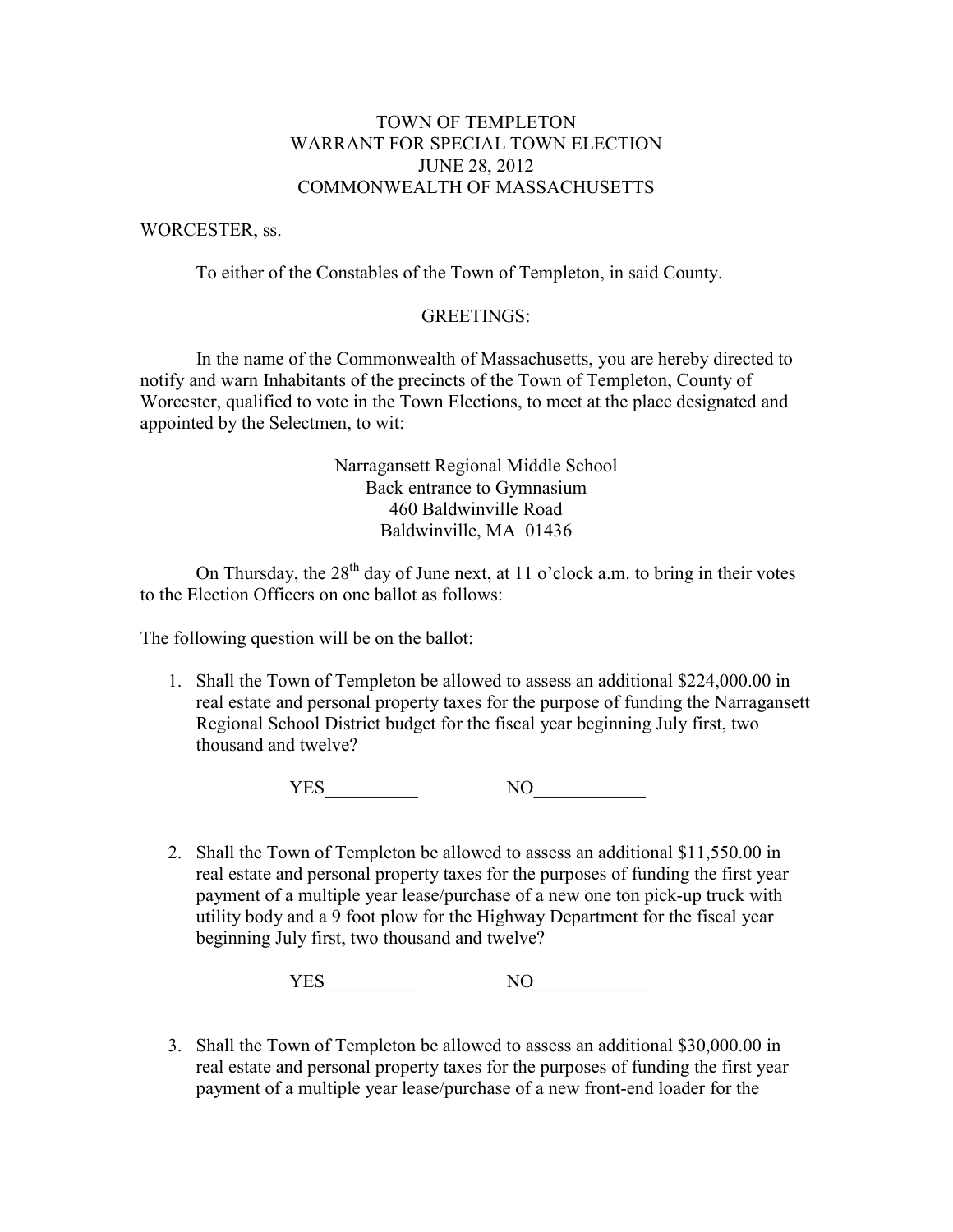Highway Department for the fiscal year beginning July first, two thousand and twelve?

YES NO

4. Shall the Town of Templeton be allowed to assess an additional \$100,000.00 in real estate and personal property taxes for the purposes of funding drainage and reconstruction of various Town roads and sidewalks for the fiscal year beginning July first, two thousand and twelve?

YES\_\_\_\_\_\_\_\_\_\_ NO\_\_\_\_\_\_\_\_\_\_\_\_

The polls will be open from 11:00 a.m. to 7:00 p.m.

 And you are hereby directed to serve this warrant by posting attested copies thereof in each Precinct; namely, at the Post Office in Templeton, the Post Office in East Templeton, the Post Office in Baldwinville, at Cote's Market in Otter River, and at the Town Office Buildings located at 4 Elm Street in Baldwinville and at 690 Patriots Road in Templeton, and by delivering a copy to each of the Precinct Clerks seven (7) days at least before the time of holding said meeting and by causing notice of the same to be published once in the Gardner News, a newspaper published in said County in the City of Gardner.

 Hereof, fail not and make due return of this warrant with your doings thereon to each Precinct Clerk seven (7) days at least before the time of holding said meeting.

Given under our hands this  $11<sup>th</sup>$  day of June in the year AD 2012.

BOARD OF SELECTMEN

 $\overline{\phantom{a}}$  ,  $\overline{\phantom{a}}$  ,  $\overline{\phantom{a}}$  ,  $\overline{\phantom{a}}$  ,  $\overline{\phantom{a}}$  ,  $\overline{\phantom{a}}$  ,  $\overline{\phantom{a}}$  ,  $\overline{\phantom{a}}$  ,  $\overline{\phantom{a}}$  ,  $\overline{\phantom{a}}$  ,  $\overline{\phantom{a}}$  ,  $\overline{\phantom{a}}$  ,  $\overline{\phantom{a}}$  ,  $\overline{\phantom{a}}$  ,  $\overline{\phantom{a}}$  ,  $\overline{\phantom{a}}$ Christopher Stewart, Chairman

 $\overline{\phantom{a}}$  ,  $\overline{\phantom{a}}$  ,  $\overline{\phantom{a}}$  ,  $\overline{\phantom{a}}$  ,  $\overline{\phantom{a}}$  ,  $\overline{\phantom{a}}$  ,  $\overline{\phantom{a}}$  ,  $\overline{\phantom{a}}$  ,  $\overline{\phantom{a}}$  ,  $\overline{\phantom{a}}$  ,  $\overline{\phantom{a}}$  ,  $\overline{\phantom{a}}$  ,  $\overline{\phantom{a}}$  ,  $\overline{\phantom{a}}$  ,  $\overline{\phantom{a}}$  ,  $\overline{\phantom{a}}$ Jeffrey Bennett, Vice Chairman

 $\overline{\phantom{a}}$  , which is a set of the set of the set of the set of the set of the set of the set of the set of the set of the set of the set of the set of the set of the set of the set of the set of the set of the set of th Virginia Wilder, Clerk

 $\overline{\phantom{a}}$  , which is a set of the set of the set of the set of the set of the set of the set of the set of the set of the set of the set of the set of the set of the set of the set of the set of the set of the set of th Patrick Mullins, Member

 $\overline{\phantom{a}}$  , which is a set of the set of the set of the set of the set of the set of the set of the set of the set of the set of the set of the set of the set of the set of the set of the set of the set of the set of th Julie Farrell, Member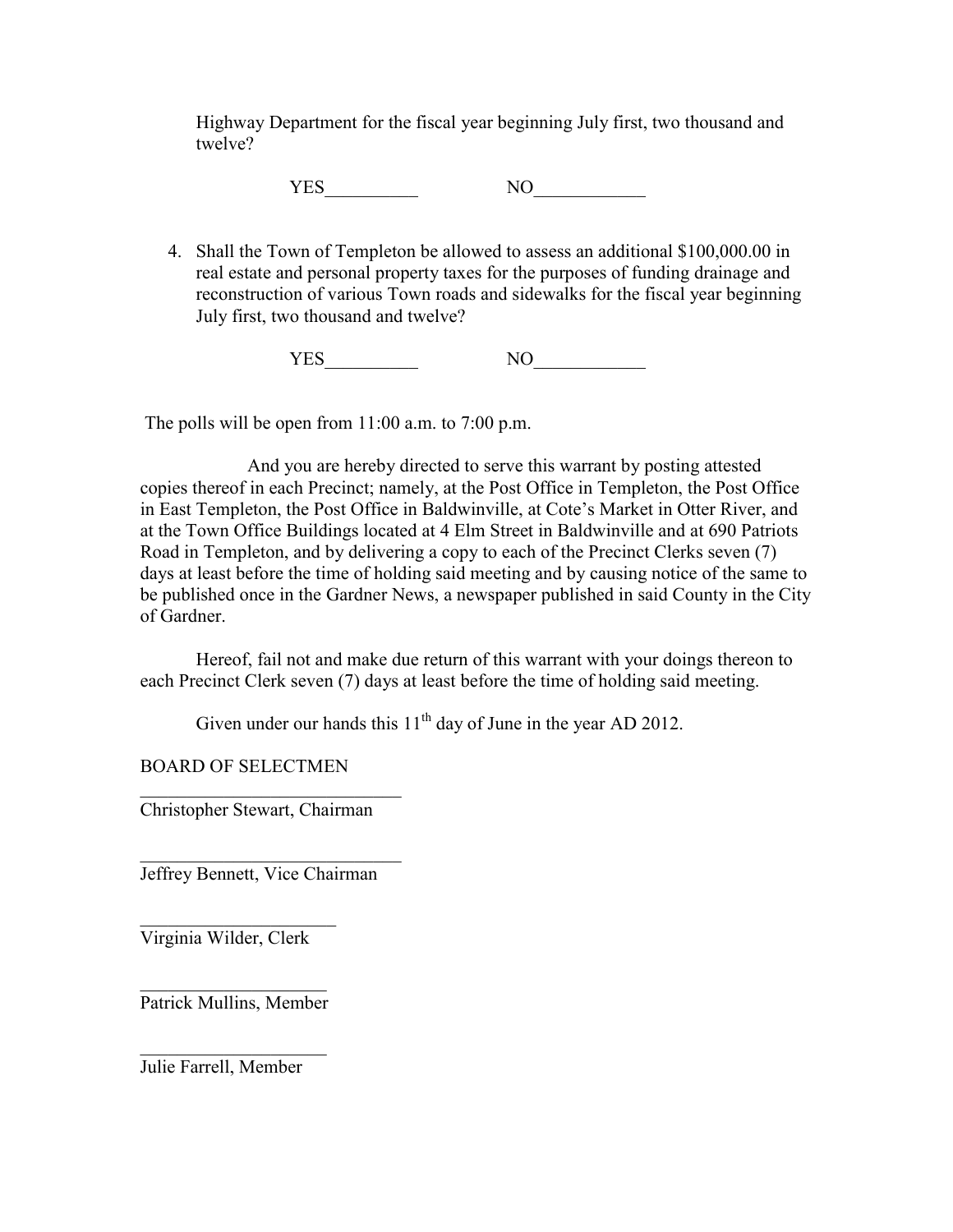A True Copy Attest

Randy Brown Constable of Templeton

\_\_\_\_\_\_\_\_\_\_\_\_\_\_\_\_\_\_\_\_\_\_\_\_\_\_\_

### OFFICER'S RETURN

WORCESTER, ss. June 11, 2012

 This is to certify that I have served the within warrant by posting attested copies thereof in each Precinct; namely, at the Post Office in Templeton, the Post Office in East Templeton, the Post Office in Baldwinville, at Cote's Market in Otter River, and at the Town Buildings located at 4 Elm Street, Baldwinville and at 690 Patriots Road, Templeton , and by delivering a copy to each of the Precinct Clerks seven (7), days at least, before the time of holding said meeting and by causing notice of the same to be published once in the Gardner News, a newspaper in said County, in the City of Gardner.

> Randy Brown Constable of Templeton

A True Copy, ATTEST:

Carol A. Harris Town Clerk of Templeton

# TOWN OF TEMPLETON SPECIAL TOWN ELECTION AGGREGATE RETURNS JUNE 28, 2012

1. Shall the Town of Templeton be allowed to assess an additional \$224,000.00 in real estate and personal property taxes for the purpose of funding the Narragansett Regional School District budget for the fiscal year beginning July first, two thousand and twelve?

| Precinct      | A   |     |     | Total |
|---------------|-----|-----|-----|-------|
| YES           | 141 | 140 | 78  | 359   |
| NO            | 210 | 198 | 189 | 597   |
| <b>BLANKS</b> |     |     |     |       |
| <b>TOTALS</b> | 353 | 341 | 267 | 961   |

2. Shall the Town of Templeton be allowed to assess an additional \$11,550.00 in real estate and personal property taxes for the purposes of funding the first year